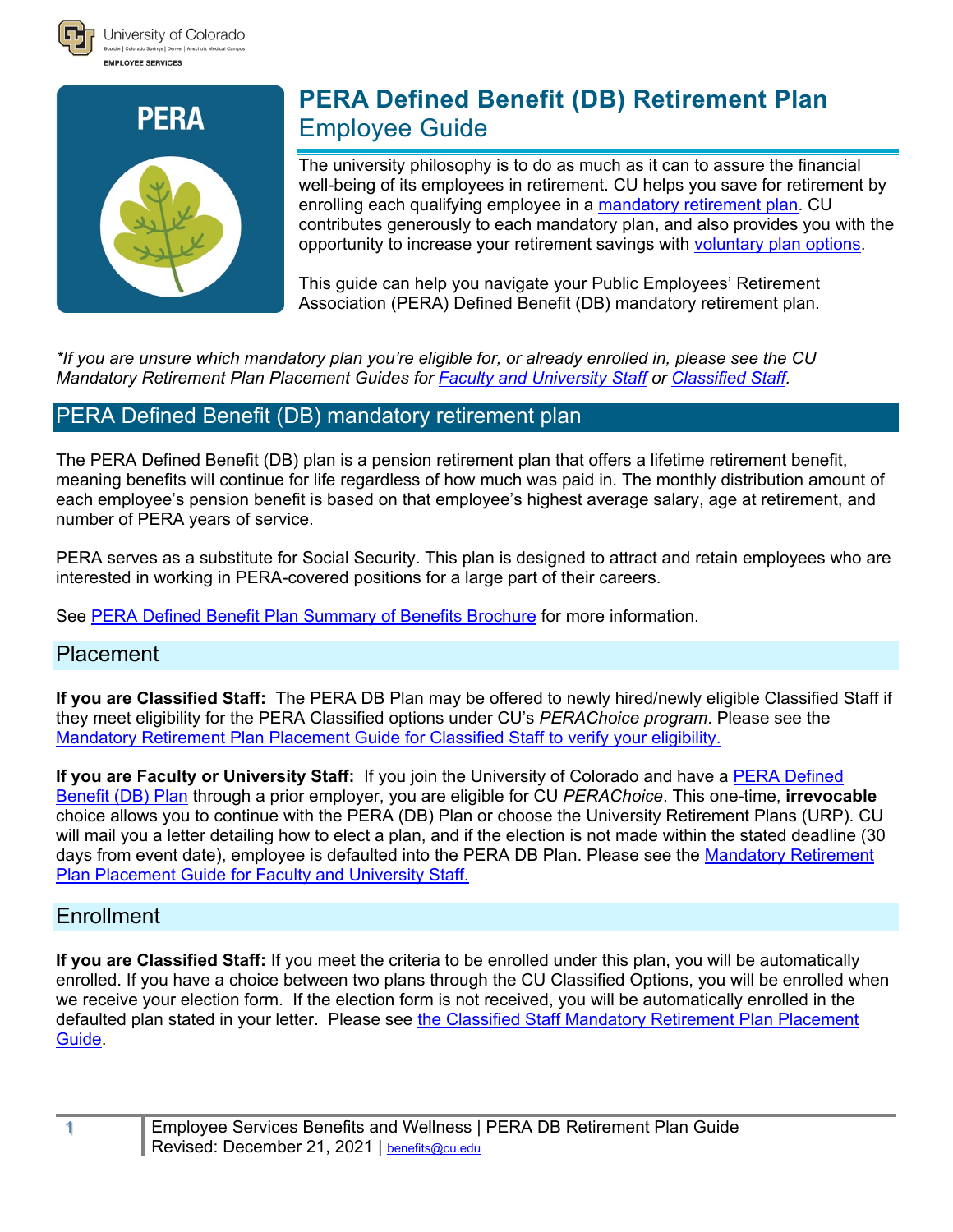**If you are Faculty or University Staff:** If you have a choice between the PERA DB Plan and the University Retirement Plans (URP), you will be enrolled when we receive your CU PERA Choice form. If the election form is not received within the stated deadline, you will be automatically enrolled in the PERA DB Plan.

## **Contributions**

Your contributions will be effective as of the date of hire and will be made via automatic payroll deductions. If contributions are not taken on the first month of employment due to payroll timing, adjustments will be made the following payroll cycle to fulfill your required contribution.

You may access your account, name beneficiaries, and learn more at [www.copera.org.](http://www.copera.org/)

| <b>Plan features</b>          |                                                                                                                                                                                                                                                                                                                                                          |  |
|-------------------------------|----------------------------------------------------------------------------------------------------------------------------------------------------------------------------------------------------------------------------------------------------------------------------------------------------------------------------------------------------------|--|
| Plan type                     | Defined Benefit Plan (commonly called a pension plan)                                                                                                                                                                                                                                                                                                    |  |
| <b>Employee contributions</b> | 10.5% of PERA includable salary (gross income less any IRS Section 125 plan<br>deductions, based upon your PERA membership). Employee contributions are<br>not subject to Social Security taxes, and they are tax-deferred, which means<br>they are not considered taxable income for federal and state income tax<br>purposes until they are withdrawn. |  |
| <b>Employer contributions</b> | 11% of gross salary to employee's account. In addition, according to state law,<br>the university contributes 5.0% to PERA AED*, plus 5.0% PERA Supplemental<br>AED* which equals 21% of an employee's PERA-includable salary.                                                                                                                           |  |
| <b>Salary Limitation</b>      | The annual compensation limit that can be considered for contributions is<br>\$305,000 for calendar year 2022.                                                                                                                                                                                                                                           |  |
| <b>Vesting</b>                | Employee contributions are always 100% vested. Employer contributions are<br>vested upon completion of five (5) PERA years of service.                                                                                                                                                                                                                   |  |
| <b>Investments</b>            | A staff of investment professionals, under the direction of the PERA Board of<br>Trustees, has the responsibility for the investment of PERA's funds.                                                                                                                                                                                                    |  |

\*These are additional contributions remitted by employers. Se[e Colorado PERA Contributions Rates](https://www.copera.org/sites/default/files/documents/5-123.pdf) for more information.

# Investments & financial guidance

PERA invests members' contributions on their behalf; therefore, investment advice does not apply to the PERA DB Plan.

#### Financial guidance

All employees have access to personalized, no cost, general financial guidance with licensed financial planners from [TIAA](http://www.cu.edu/node/153433). Please call 1-800-732-8353 or visit TIAA to schedule an appointment.

#### Distributions/withdrawals

Under the PERA Defined Benefit (DB) Plan, the only time that members can withdraw funds is when they terminate all PERA-covered employment with the university.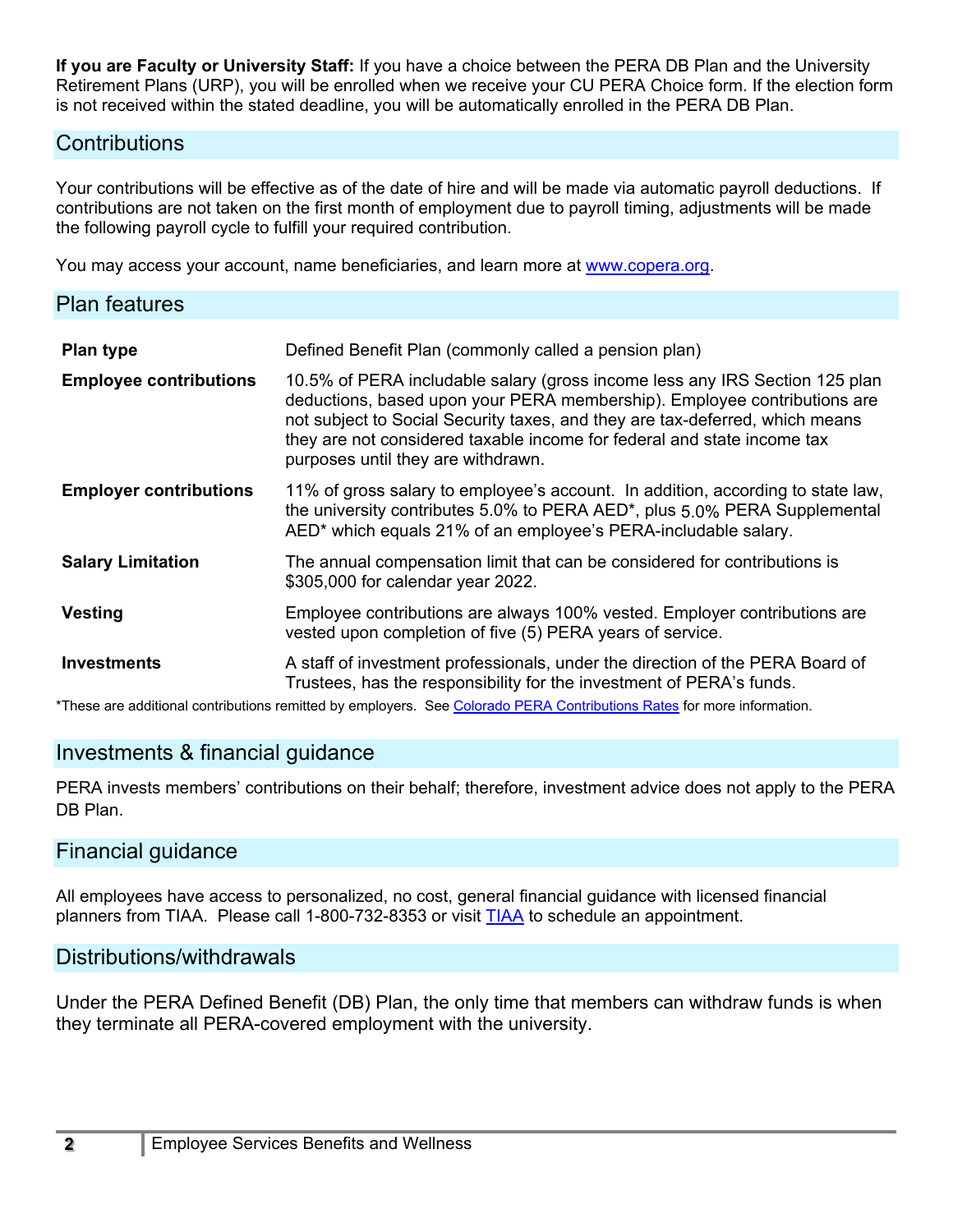#### **In-Service Distribution (while working)**

• No [in-service distributions](#page-3-0) are allowed for CU employees who are in a PERA mandatory plan.

## **Loans & Hardship Withdrawals**

• No loans or [hardship withdrawals](#page-3-1) are allowed under the PERA mandatory plans.

## **Leaving CU**

- Distributions are allowed when employee [terminates employment](#page-3-1) with the university.
	- The employee has the option to have their PERA mandatory plan account:
		- o have their PERA mandatory plan account remain at PERA
		- $\circ$  request a refund refunds may be subject to taxes and penalties
		- $\circ$  request a rollover of their accumulated funds into another retirement account.

## **Qualified Domestic Relations Order (QDRO)**

The term "QDRO" refers to a court order that is made under a state's domestic relation law or community property law, which may involve assigning all or a portion of an employee's university retirement plan account accumulations to an alternate payee. Alternate payees are typically the employee's spouse or ex-spouse, but may be another person such as a child or other dependent. A QDRO may also name more than one alternate payee.

For PERA retirement plans subject to a QDRO, please contact PERA by visiting [www.copera.org](http://www.copera.org/) or by calling 1-800-759-7372.

# How to request a distribution or rollover

**How to request a refund/rollover when terminating employment:**

- 1. If you elect to have the PERA DB account refunded or rolled over, you will need to complete the *PERA Refund/Rollover Request Form*, which can be found at [www.copera.org.](http://www.copera.org/) After completing the member sections, the form must be submitted directly to PERA.
- 2. You must notify **Employee Services Retirement** that the form has been submitted to PERA. The university will verify your termination date and the last contribution submitted to PERA. The PERA Termination Certification will be submitted electronically to PERA.

# Contact information

| Plan service provider                 | Plan                        | Phone number                            | Web address    |
|---------------------------------------|-----------------------------|-----------------------------------------|----------------|
| <b>PERA</b>                           | <b>PERA Mandatory Plans</b> | 1-800-759-7372                          | www.copera.org |
| By mail or in person                  |                             | By phone or fax                         |                |
| <b>University of Colorado</b>         |                             | Phone: 303-860-4200, option 3           |                |
| <b>Employee Services - Retirement</b> |                             |                                         |                |
| 1800 Grant St., Suite 400             |                             |                                         |                |
| Denver, CO 80203-1187                 |                             | Fax: 303-860-4299 (Attn: ES Retirement) |                |